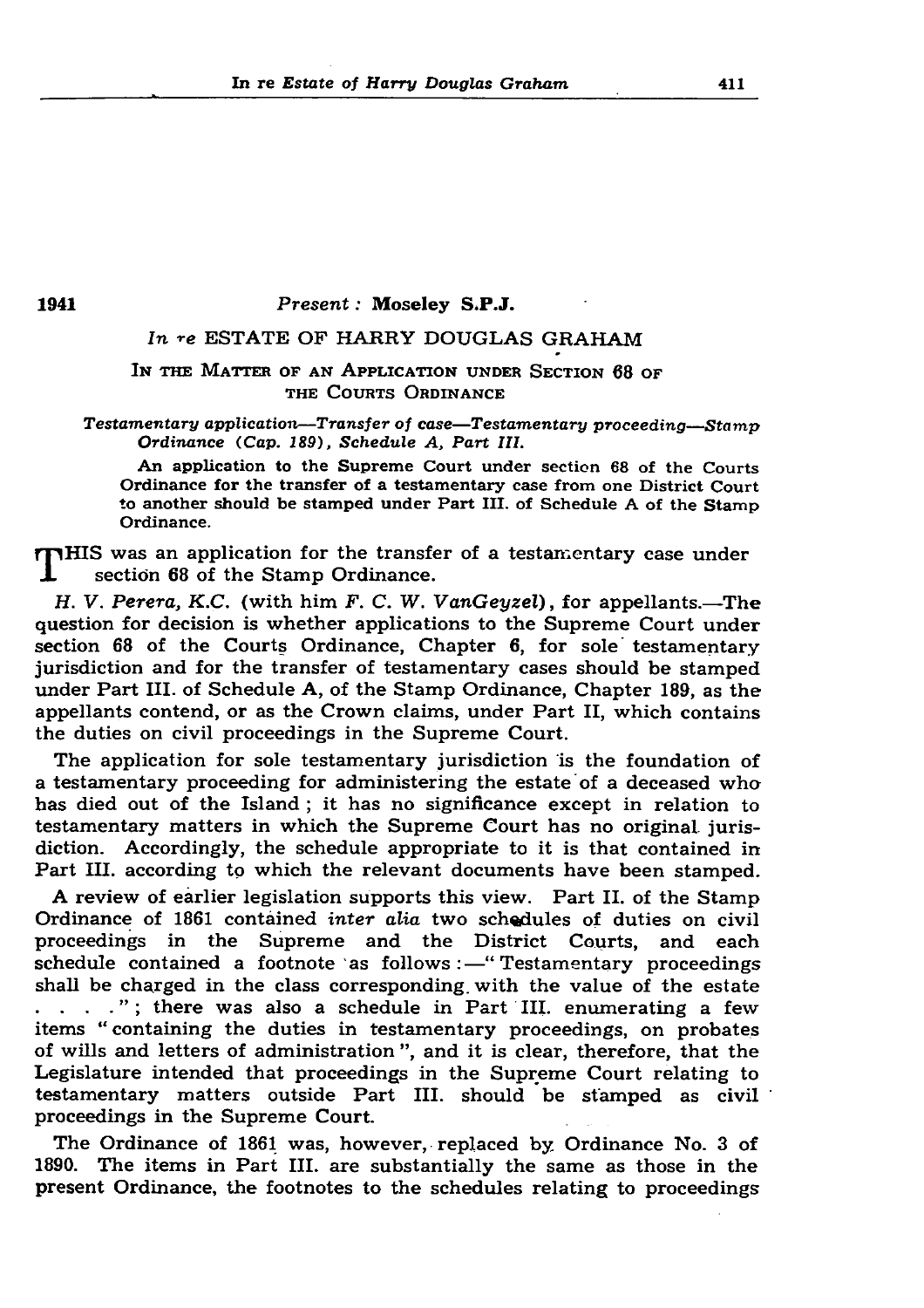### 412 MOSELEY S.P.J.—In re *Estate of Harry Douglas Graham*

 $\boldsymbol{\mathcal{L}}$ 

in the Supreme and District Courts were deleted and Part III. was enlarged, indicating that thereafter the duties on testamentary proceedings were to be governed entirely by Part III. This was the view taken by the Supreme Court in the case of Re estate of Margaret Wernham'. and in the course of his judgment in that case Bonser C.J. regarded an application to the Supreme Court for the conferring of jurisdiction on a particular District Court as a testamentary proceeding. This, it is submitted, concludes the matter.

*M. T. de S. Amerasekere, K.C., Acting S.-G.* (with him *H. H. Basnayake, C.C.*), for the Attorney-General on notice.—The Supreme Court has no original testamentary jurisdiction and the orders in question are made on a totally different basis. Neither the applications nor the orders are in their nature testamentary and, therefore, do not come under Part III.

Part II. of the schedule is described in the caption as " containing the duties on law proceedings" and has several sub-divisions of a somewhat irregular character, the first of which is headed "In the Supreme Court". The column wherein appear the descriptions of the documents liable to duty is headed " $In$ , civil proceedings". I would observe parenthetically that it is into this subdivision that the Crown seeks to bring the documents now under discussion. The next subdivision is headed " In the District Courts", and there is a further subdivision as follows  $:$   $-$ " A.—In Civil Proceedings. B.—Claim Proceedings.". The next heading is " C " which might also be expected to refer to proceedings in the District Courts. That is not the case. It is further labelled " in the Courts of Requests", and is followed by "D.—Claim Proceedings", <sup>1</sup> *4 N. L. R. 236.* 

These proceedings are in the nature of civil proceedings and would fall under Part II. "Civil Proceedings in the Supreme Court". Part III. provides for the steps to be taken in the District Court and provides a special tariff for testamentary proceedings in that Court. Proceedings in the Supreme Court in an appeal in a testamentary proceeding in the District Court would fall for duty under Part II. " Civil Proceedings in the Supreme Court " and not under Part III. Similarly proceedings under section 68 of the Courts Ordinance would attract duty under the appropriate heading of Part II. The Solicitor-General also examined the history of Part III. of the Stamp Ordinance and argued that its legislative history supported his contention.

Cur. *adv. vult.*

# April 8, 1941. MOSELEY  $S.P.J.$ —

This was an application to this Court made under the provisions of section 68 of the Courts Ordinance (Cap. 6) for the transfer of testamentary action No. T/197, brought in the District Court of Kandy, to the District Court of Colombo. Order was made in terms of the motion, but the point has been taken on behalf of the Crown that the proxy and affidavit, which have been stamped as provided by Part III. of Schedule A of the Stamp Ordinance (Cap. 189), should be stamped under Part II. of that schedule, and further, that the order of this Court directing the transfer should'be stamped under the same part.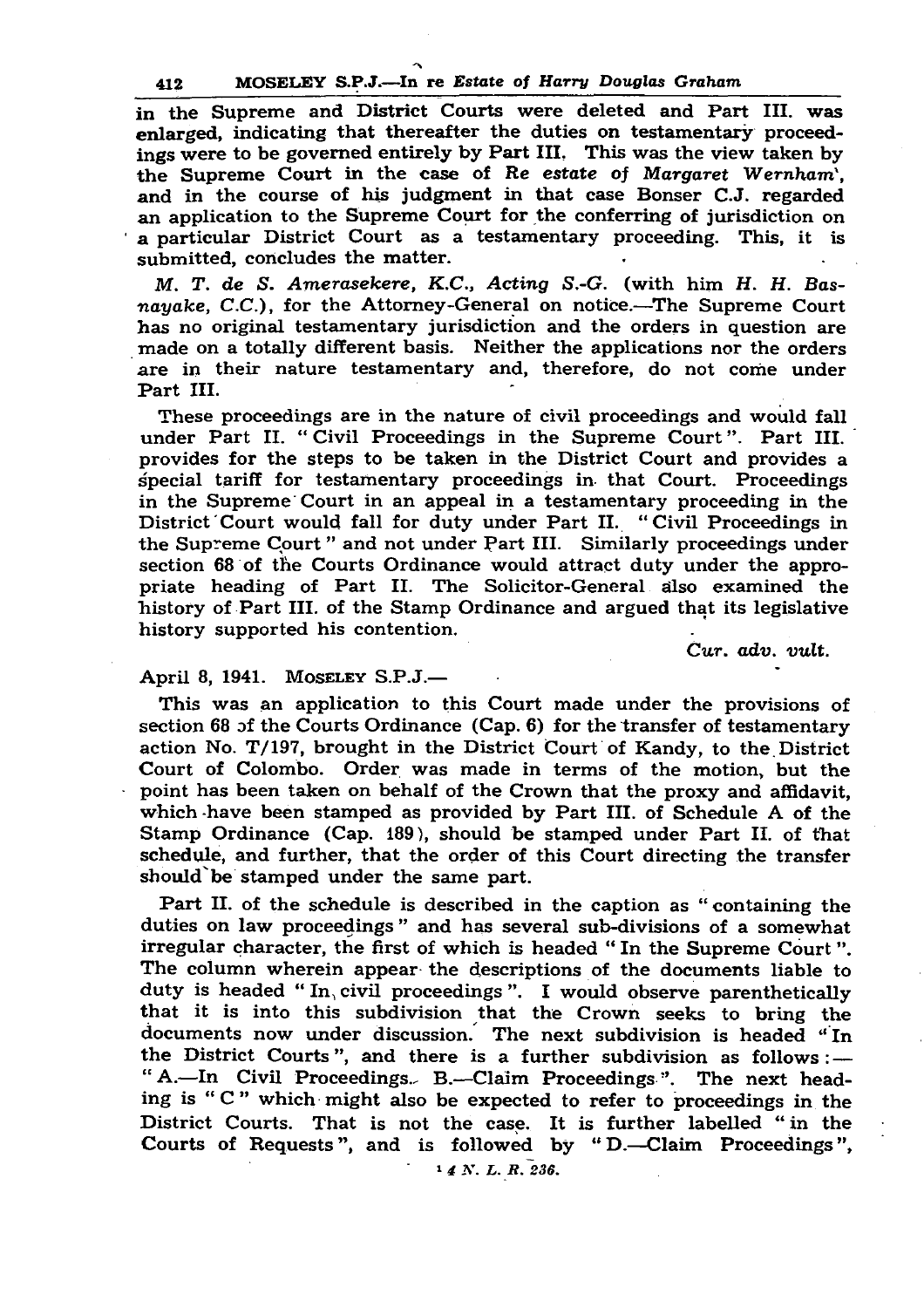## MOSELEY S.P.J.—In re *Estate of Harry Douglas Graham* 413

which merely appears to be the third part of " $C$ ". " $E$ " refers to " Exhibits", and "F" is styled "Miscellaneous" and deals inter alia with matters in connection with Guardianships and Matrimonial suits. Part III. in the caption, claims to contain the " dutes in testamentary proceedings". For a considerable time applications of this nature have been stamped in accordance with the scale here laid down. The present would appear to be the first occasion upon which the correctness of the practice has been challenged.

The question for decision is shortly this: Is an application, made to this Court under the provisions of section 68 of Cap. 6, a testamentary proceeding?

In regard to the broad meaning of the word "testamentary" I would

observe that it seems to be beyond doubt that it has ceased, as Kekewich J. put it in In re Clemow, Yeo v. Clemow', " to have its purely etymological meaning . . . . it may be equally applied to the case where there is no testament, but where the estate is being administered according to the law of the land". Is then, an application of this nature a testamentary proceeding within the meaning of the caption of Part III.? Chapter VI. of the Courts Ordinance (Cap. 6) is headed " District Courts" and the first section therein, viz., section 62, confers upon every District Court original jurisdiction in " all civil, criminal, revenue, matrimonial, insolvency, and testamentary matters . . . . ". Section 63 deals with civil jurisdiction in respect of what was described in a recent judgment of this Court (S.C. 120/1940) as an "ordinary civil action " *i.e.,* an action between party and party. Sections 64, 66 and 67 deal respectively with criminal, revenue and testamentary jurisdiction. The wording of section 62 and the arrangement of the following sections seems to indicate that proceedings in revenue, matrimonial, insolvency and testamentary matters are regarded as something apart from the civil jurisdiction of the District Court. The scheme of Parts II. and III. of the schedule of the Stamp Ordinance may be said to conform, to some degree, with this view. We now come to section 68 which confers upon this Court a power of a two-fold nature. It first deals with the case of a person who dies out of the Island leaving property within the Island. In such a case this Court may appoint the District Court which appears most expedient to exercise sole testamentary jurisdiction in respect of the estate of the deceased. It further em powers this Court to transfer, in appropriate cases, a. testamentary cause from one District Court to another. The present application was made under the latter provision. It should be observed that these powers are conferred upon the Supreme Court by a section which forms part of the chapter dealing with District Courts. On the other hand the Criminal and Appellate jurisdictions of the Supreme Court are conferred by section 42, in the chapter headed " The Supreme Court". Moreover the jurisdiction of this Court to entertain proceedings such as *mandamus* and prohibition is conferred by section  $42$  in a chapter styled " General Provisions". That section  $68$ should appear in its present context is at least an indication that the Legislature regarded the matters therein provided for as being in the nature of a step in a testamentary action.

4 **2** / 31 *i (1900) 2 Ch. 182.*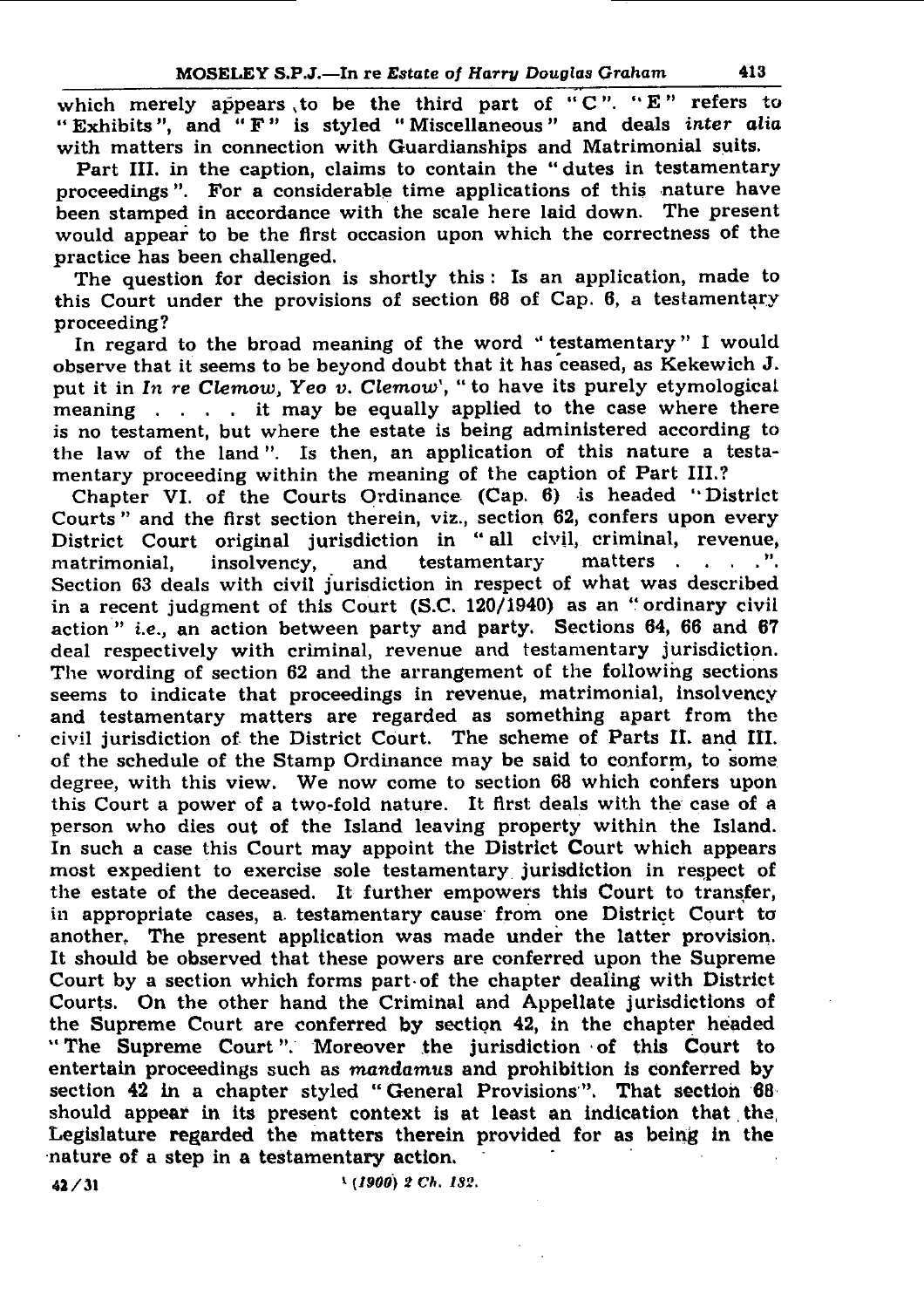### 414 MOSELEY S.P.J.—In re *Estate of Harry Douglas Graham*

In the course of argument the history of the legislation in regard to stamp duties was closely examined.

So, here, it seems to me that, since Part III. provides expressly for duties in testamentary proceedings, the Legislature did not intend that any other duties, such as one in respect of the order of the Supreme Court, should be payable. Moreover, in my view, it is unnecessary to consider what the intention of the Legislature may be in a case where the actual words of an enactment do not bear any ambiguity. Further, if any ambiguity  $1 \n4 N. L. R. 236.$   $236.$ 

In the Stamp Ordinance, 1861, there was a Part III. of the schedule which contained a limited number of items among which, for the sake of example, there is no duty prescribed for a proxy. In Part II. the arrangement of duties in the Supreme Court and in the District Courts respectively is for practical purposes the same as in the present Ordinance. There is however at the foot of the scale in each case a note under the heading " exemptions" to this effect:—" Testamentary proceedings shall be charged in the class corresponding with the value of the estate which must be set out by affidavit when the application for probate or letter of administration is made". As Bonser C.J. pointed out in *Re estate* of *Margaret Wernham*<sup>1</sup> "It is obvious, therefore, that this Part III. did not comprise all the duties payable on testamentary proceedings, but that the duties on documents such as petitions, affidavits, proxies, applications to the Supreme Court for the conferring of jurisdiction on a particular District Court, and the like, were left to be determined by Part II. In 1890, the footnotes above referred to were struck out in both cases, and Part III. was amplified by the inclusion of a number of items hitherto chargeable under Part II. The removal of the footnotes and the enlargement of Part III. seem to me together to form a circumstance which irresistibly points to the conclusion that Part III. was intended to be a comprehensive table of duties payable in testamentary proceedings irrespective of the Court in which the proceedings were taken. If this view is taken it must be conceded as a fact that there is what appears to be an omission in that no duty is prescribed for an order of this Court made under section 68 of the Courts Ordinance. The Legislature may however have regarded such an order as inter-departmental and the apparent omission may be intentional. Indeed in the case referred to immediately above, Withers J. described the purpose of Part III. in the Ordinance of 1890 as " to exhaust the duties chargeable in testamentary proceedings in the Supreme Court and the District Courts". In the case of *In re the Guardianship of Richard and James Henry*<sup>2</sup>, minors, it was held that in guardianship matters, since a special duty is prescribed for a certificate of curatorship, and another for an account, "this would seem to exclude the position that any other duties were chargeable in respect of proceedings of the same nature . . . . ". This authority does not appear to have been brought to the notice of the Court in the case to which I have referred above *(S. C. 120 1940).* The Court nevertheless arrived at the same conclusion.